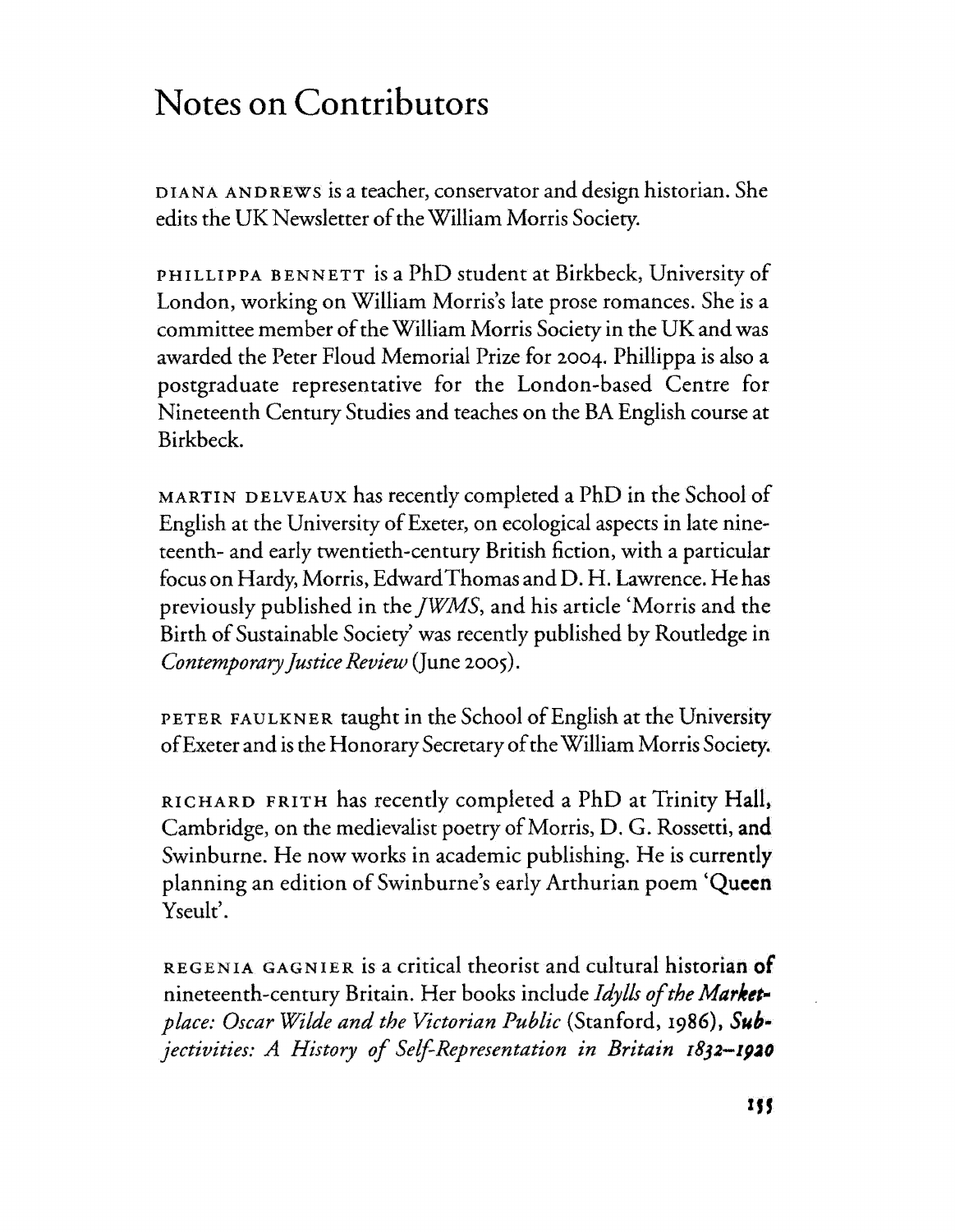(Oxford, 1991), *Critical Essays on Oscar Wilde* (Boston, 1991), *The Insatiability ofHuman Willnts: Economics andAesthetics in Market Society* (Chicago, 2000). She has been Professor of English at the University of Exeter since 1996, where she contributes to two MA programmes and supervises PhD students. Her current research is on the late Victorian period in the context of globalisation.

GEORGE D. GOPEN is Professor of the Practice of Rhetoric at Duke University, where he teaches in the Department of English and the School ofLaw.

TREVOR HARRIS has published a number of articles on nineteenthcentury French literature as well as two books: *Maupassant in the Hall ofMirrors* (Macmillan, 1990) and *Maupassant etFort comme la mort: le roman contrefait* (Nizet, 1991). He taught for several years in the Department of Modern Languages, University of Salford, but since 1995 he has taught in the English Department at the Universite François-Rabelais, Tours.

DAVID A. HILL is a freelahce writer of educational materials and art historian currently working out of Budapest. He has been a member of the William Morris Society since 1974, but has not lived in the UK since 1977. He has lectured on Morris, the Pre-Raphaelites and Art Nouveau throughout Europe. His current areas ofinterest are Morris's influence on the Gödöllő Artist's Colony, and the links between local Arts and Crafts architects and designers throughout Europe.

ROSIE MILES teaches English at the University of Wolverhampton. She is currently working on an edition of *Poems by the Way* for the *Morris OnlineEdition.*

TONY PINKNEY is Senior Lecturer in the Department of English at Lancaster University. He is the author of books on T. S. Eliot, D. H. Lawrence and Raymond Williams, has edited *We Met Morris: Interviews with William Morris, I885-96,* and is currentlyworking on a book on 'William Morris's Oxford Campaign, 1879-95'.